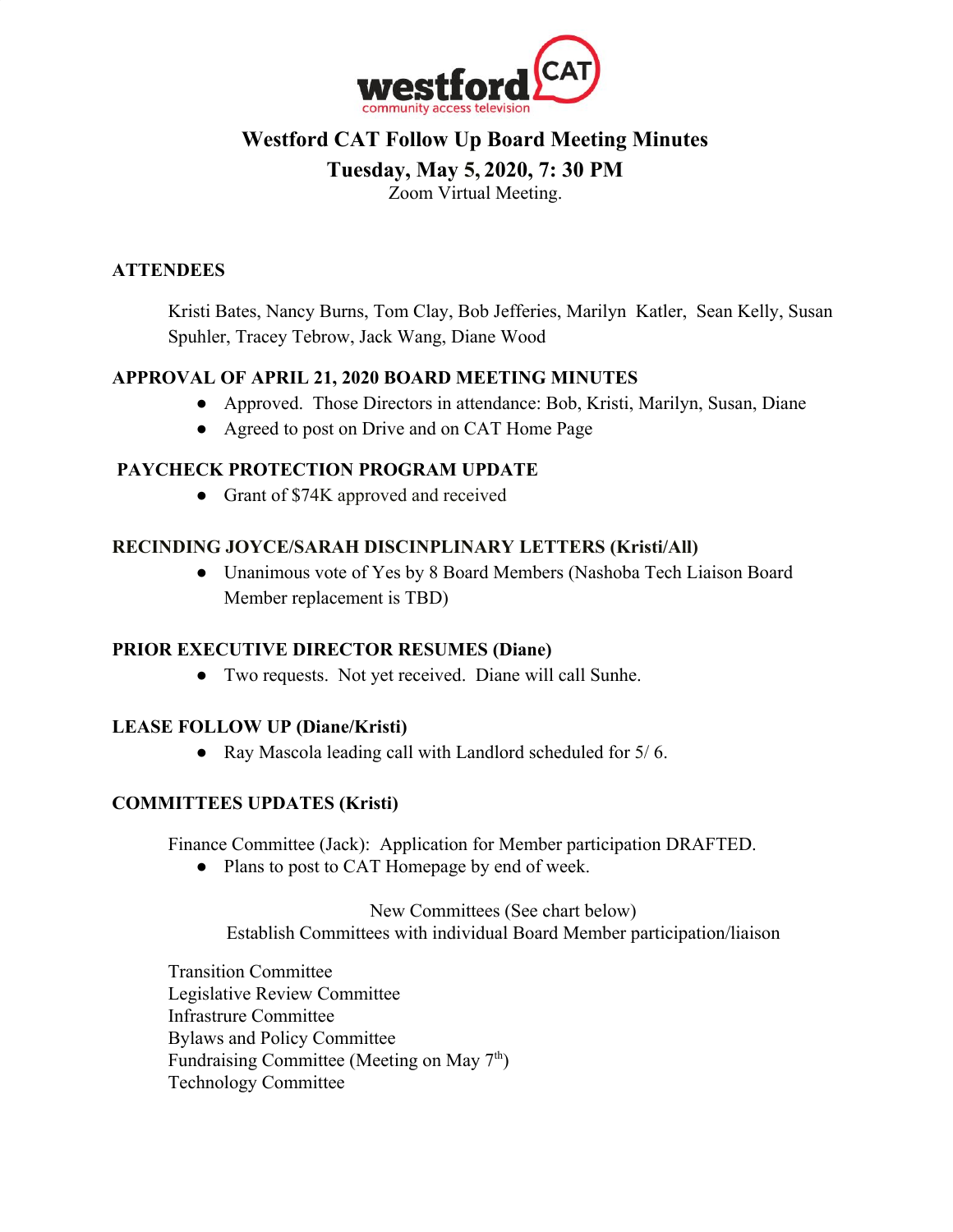#### **2020 BUDGET (Jack)**

In progress. Need to review QuickBooks with Sarah and Karen, Bookkeeper Goal is to have the 2020 budget by next month.

#### **HOUSEKEEPING/ADMINISTRATION/NORMS**

#### **COMMUNITY COMMUNICATION**

● Will post monthly Board Meeting Minutes on the Homepage.

#### **WESTFORD CAT EMAIL ACCOUNTS**

● All set up. Use for all communication. Check often.

#### **GOOGLE DRIVE**

• Sarah sent out access guidance. Multiple Folders set up to store documents.

### **MAY 21st MONTHLY BOARD MEETING AND PREP**

- Meeting and Zoom link posted on CAT Homepage banner
- Should post Agenda by end of next week; May  $15<sup>th</sup>$
- Watch for DRAFT and request for content

### **WESTFORD CAT BUSINESS CARDS**

● TBD. Suggestion for general cards rather than individual specific named cards.

### **EXECUTIVE SESSION**

### **ADJOURN**

### **ACTION ITEMS**

- Report back out on Lease Discussion (Diane/Kristi)
- Liaisons/Board Members to review (new) Committees and add definition (All) o Committees should organize and plan to report on progress
- Call Shunhe for one last attempt to obtain Executive Director resume (Diane)
- Complete and post Finance Committee application (Jack/Sarah)
- Continue progress on 2020 Budget/Meet with Sarah and Karen (Jack)
- Solicit and send out Draft Agenda items (Diane)